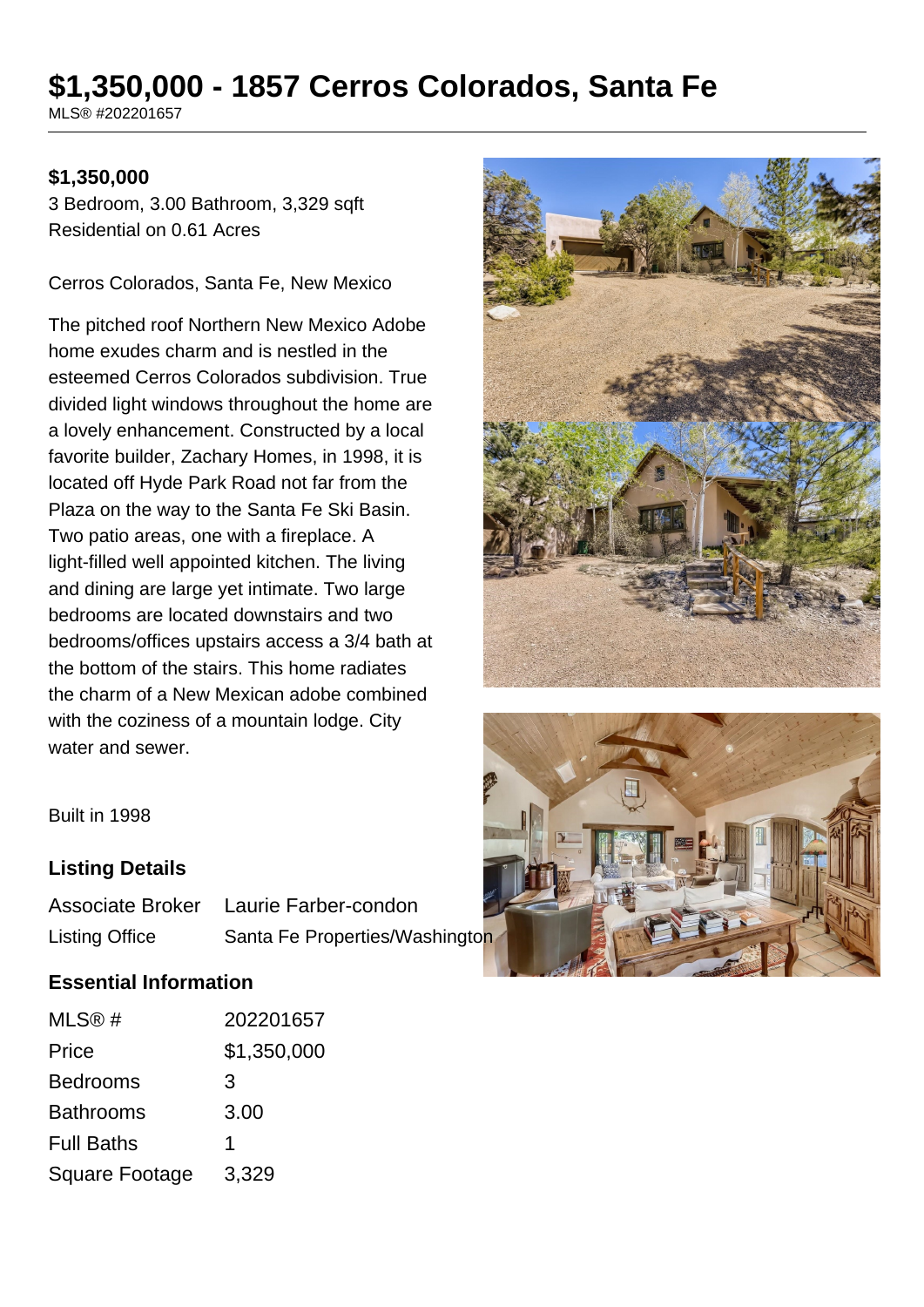| <b>Square Footage</b> | $13,001 - 4,000$ |
|-----------------------|------------------|
| Acres                 | 0.61             |
| <b>Year Built</b>     | 1998             |
| <b>Type</b>           | Residential      |
| Sub-Type              | Single Family    |
| <b>Style</b>          | North New Mexico |
| <b>Status</b>         | Pending          |

## **Community Information**

| <b>Address</b>    | <b>1857 Cerros Colorados</b>                                                                                           |  |
|-------------------|------------------------------------------------------------------------------------------------------------------------|--|
| Area              | 1-SF City Limits NE                                                                                                    |  |
| Subdivision       | <b>Cerros Colorados</b>                                                                                                |  |
| City              | Santa Fe                                                                                                               |  |
| County            | Santa Fe                                                                                                               |  |
| <b>State</b>      | <b>New Mexico</b>                                                                                                      |  |
| Zip Code          | 87501                                                                                                                  |  |
| <b>Amenities</b>  |                                                                                                                        |  |
| <b>Features</b>   | Cooking - Gas, Garage Door Opener, Insulated Windows, Landscaped,<br>Mountain Property, Security System, Vigas & Beams |  |
| # of Garages      | $\overline{2}$                                                                                                         |  |
| Garages           | Attached                                                                                                               |  |
| <b>Interior</b>   |                                                                                                                        |  |
| Interior          | Carpet, Tile                                                                                                           |  |
| Appliances        | Dishwasher, Disposal, Dryer, Microwave, Range/Oven, Refrigerator,<br>Washer                                            |  |
| Heating           | Gas, Stove - Gas, Radiant in Floor                                                                                     |  |
| Cooling           | <b>None</b>                                                                                                            |  |
| Fireplace         | Yes                                                                                                                    |  |
| # of Fireplaces   | $\overline{2}$                                                                                                         |  |
| <b>Fireplaces</b> | <b>Wood Burning</b>                                                                                                    |  |
| <b>Exterior</b>   |                                                                                                                        |  |
| Roof              | Flat, Pitch                                                                                                            |  |
| Construction      | Adobe, Stucco                                                                                                          |  |
| Foundation        | Slab                                                                                                                   |  |

### **School Information**